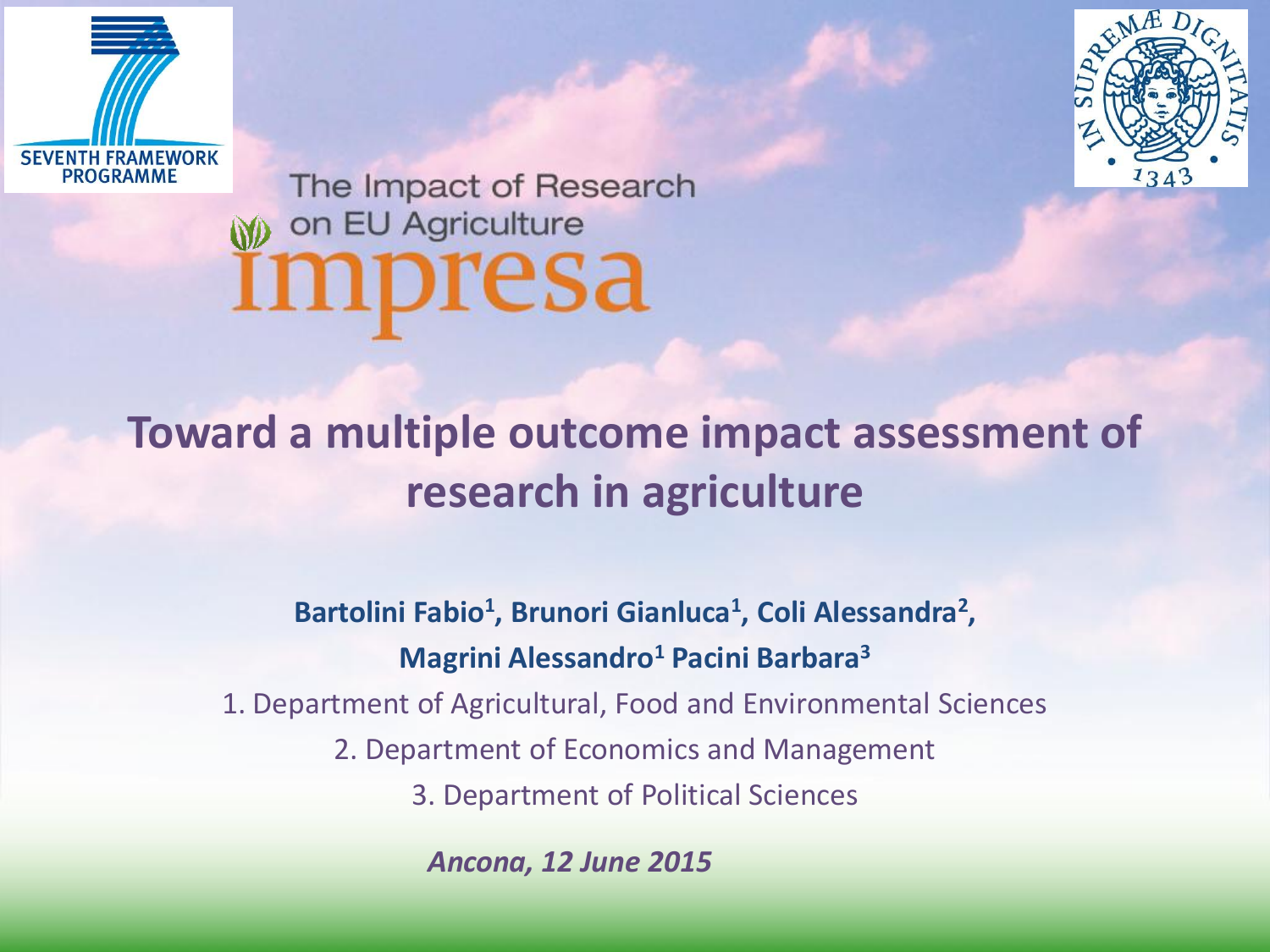## outline

- Impresa Research question
- Background
- Paper objectives
- Proposed methodology
- Preliminary results
- Discussion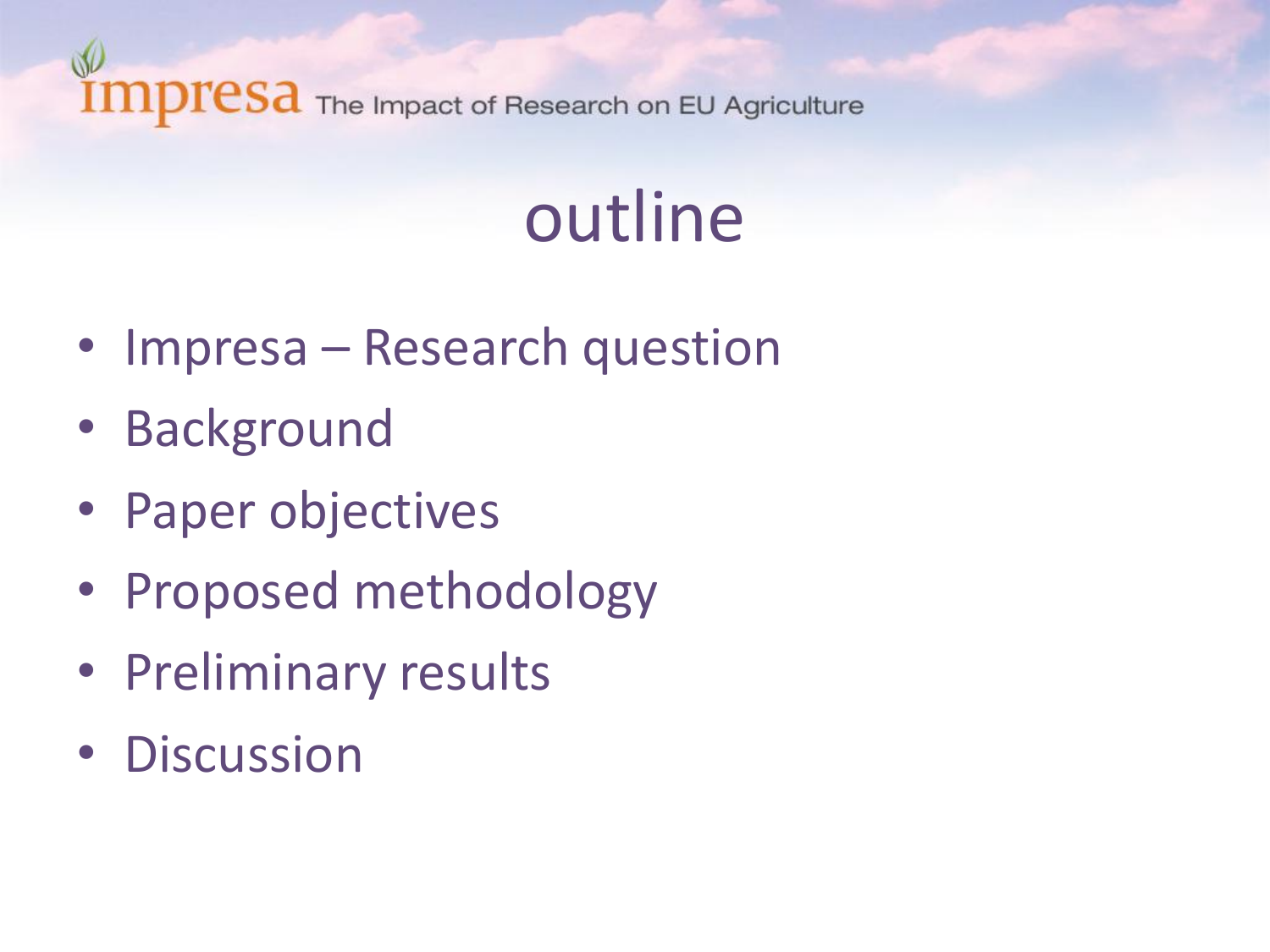# Research questions - Task 4.2

- General objective of T4.2 (Unipi Task leader)
	- What is the adjusted impact of agricultural research expenditure taking into account both research objectives and sustainability of agricultural systems
- Specific objecitves
	- How to estimate multiple impacts of agricultural research expenditure?
	- How to evaluate research priorities /objectives over time?
	- How to measure and incorporate environmental and social dimensions on the estimation of research expenditure impacts?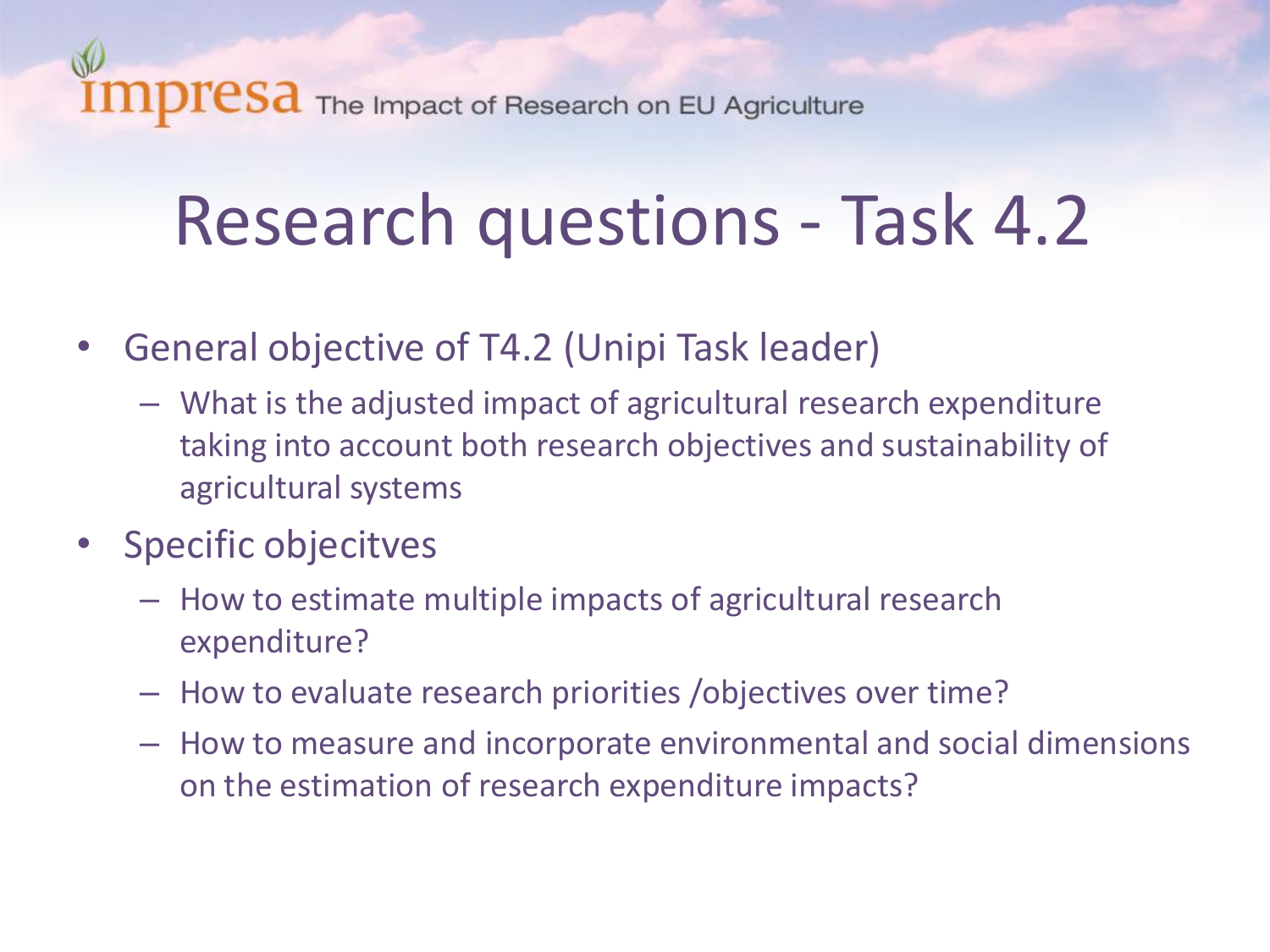#### ${\rm TCSa}$  The Impact of Research on EU Agriculture

# Background (1)

- Large literature deals with estimation of research impact on productivity measure (see Alston et al. 2000; Alston et al., 2011; Pardey et al., 2012)
- Several papers investigate limits of productivity in measuring sustainability of agricultural systems (Byerlee and Murgai and 2001)
	- TFP does not take into account non-market outputs and inputs (positive and negative externalities) Repetto et al., 1996; 1997;
	- Research on Agriculture does not pursue only productivities objectives ( Richards 2004).
- Several papers develop an adjusted productivity measures
	- Measurement of TSFP (total social factor productivities) Eg. Ehui and Spencer 1993 computes TFP for productions in Nigeria with a quantification of nutrients applied and extracted
	- Nanere et al., 2007 adjusted TFP incorporating environmental impact of soil erosion for the Australian Agriculture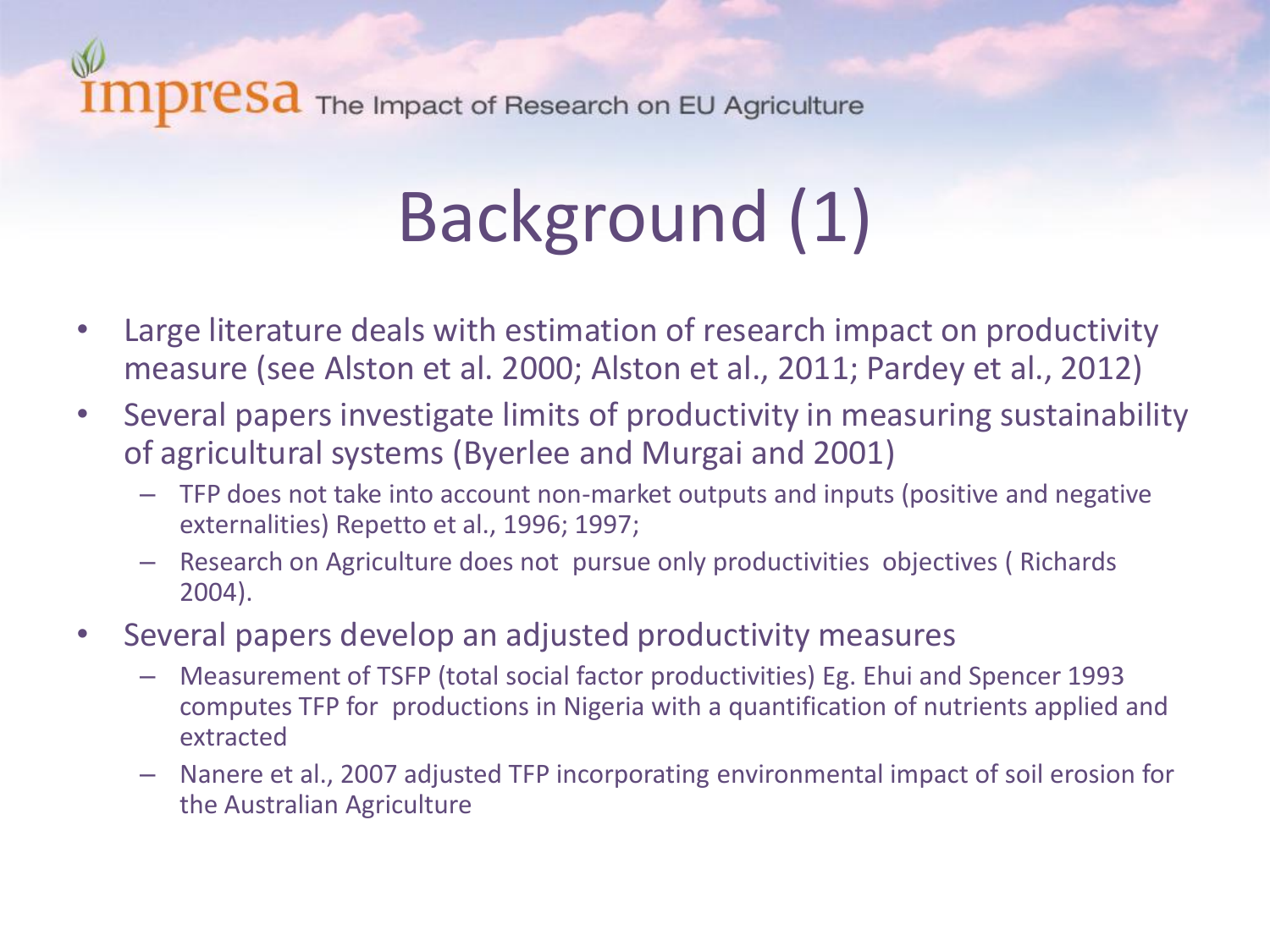#### ${\rm TCSa}$  The Impact of Research on EU Agriculture

# Background (2)

- Ideally assessment of research investments should be evaluated vis à vis the research objectives/priorities
- but
	- Research priorities/objectives change over time and across countries
	- Research may just shift declinations
		- i.e. increase productivity vs sustainable intensification
	- New research objectives may arise
		- i.e. Bio-economy
- Changing research objectives implies enlarging/prioritizing outcome/impact indicators
- More complex pathways form research to impact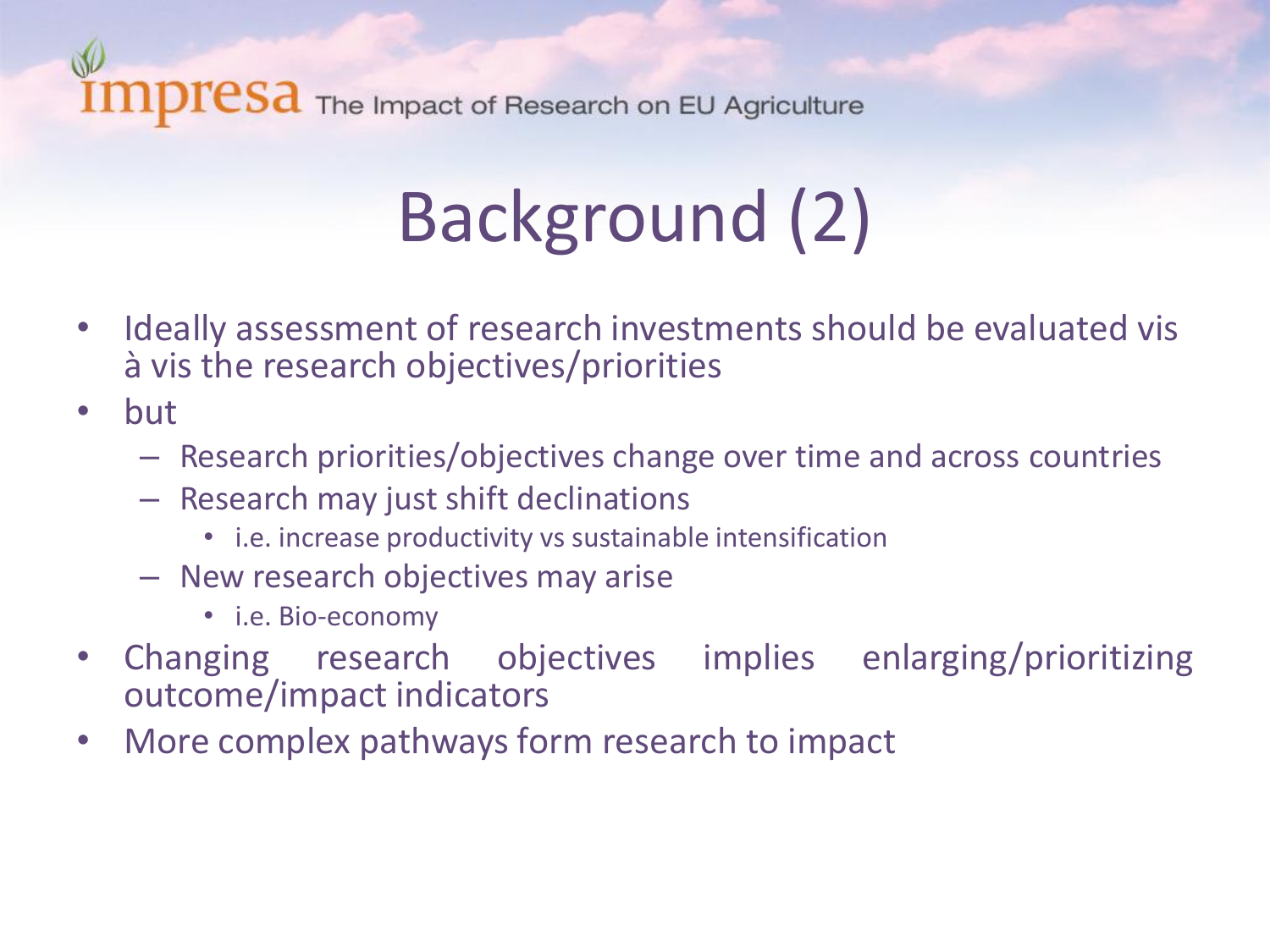# Background (3)



Adapted from Campbell et al., 2013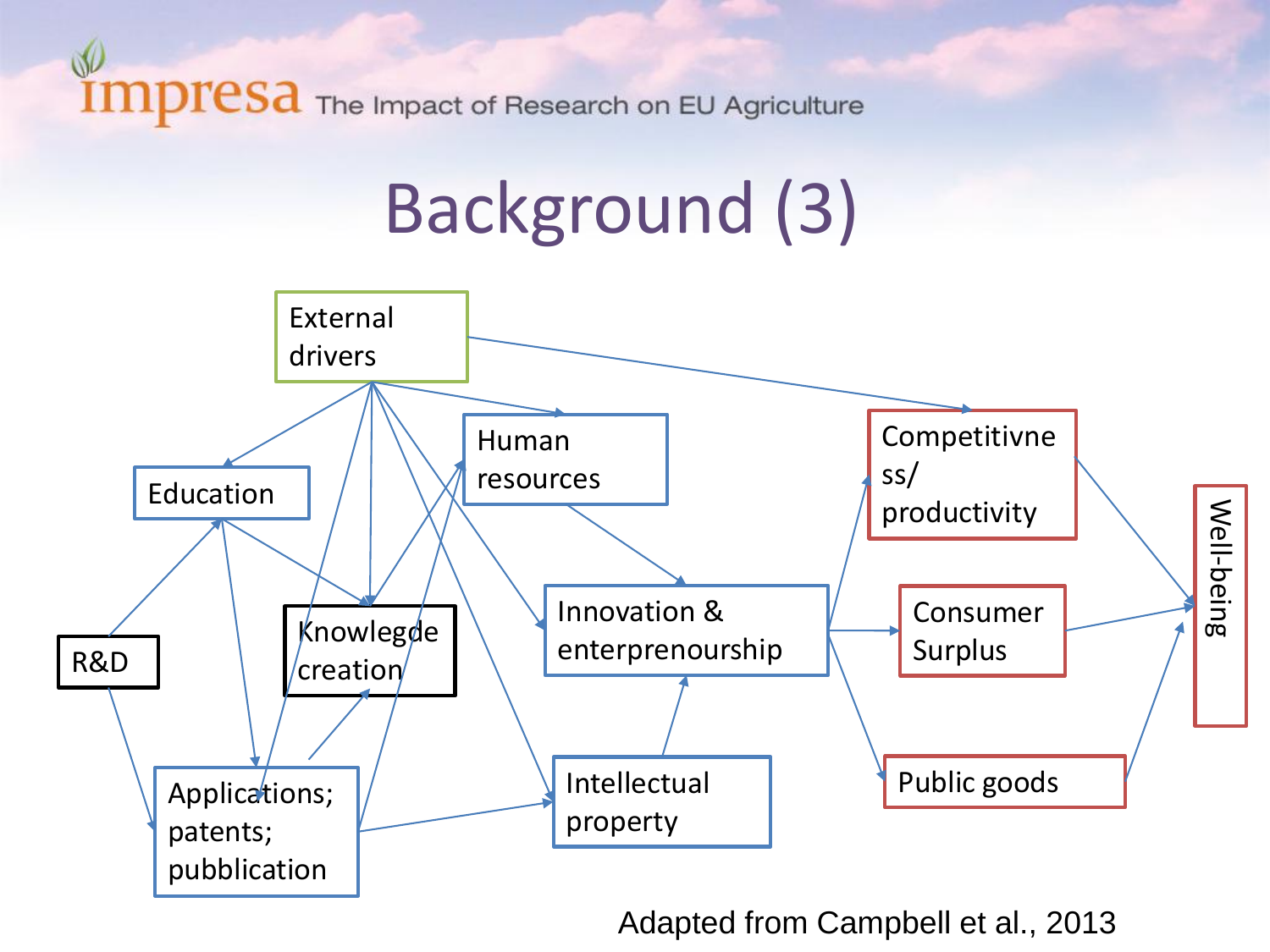# Paper Objective

- General objective
	- Develop a methodology to assess impact of agricultural research expenditure taking into account both research objectives and multiple impacts of agricultural research

#### • Specific objectives

- How to evaluate research priorities /objectives over time?
- How to measure and identify multiple impacts of agricultural research?
- How to characterise linkages between impacts and research priorities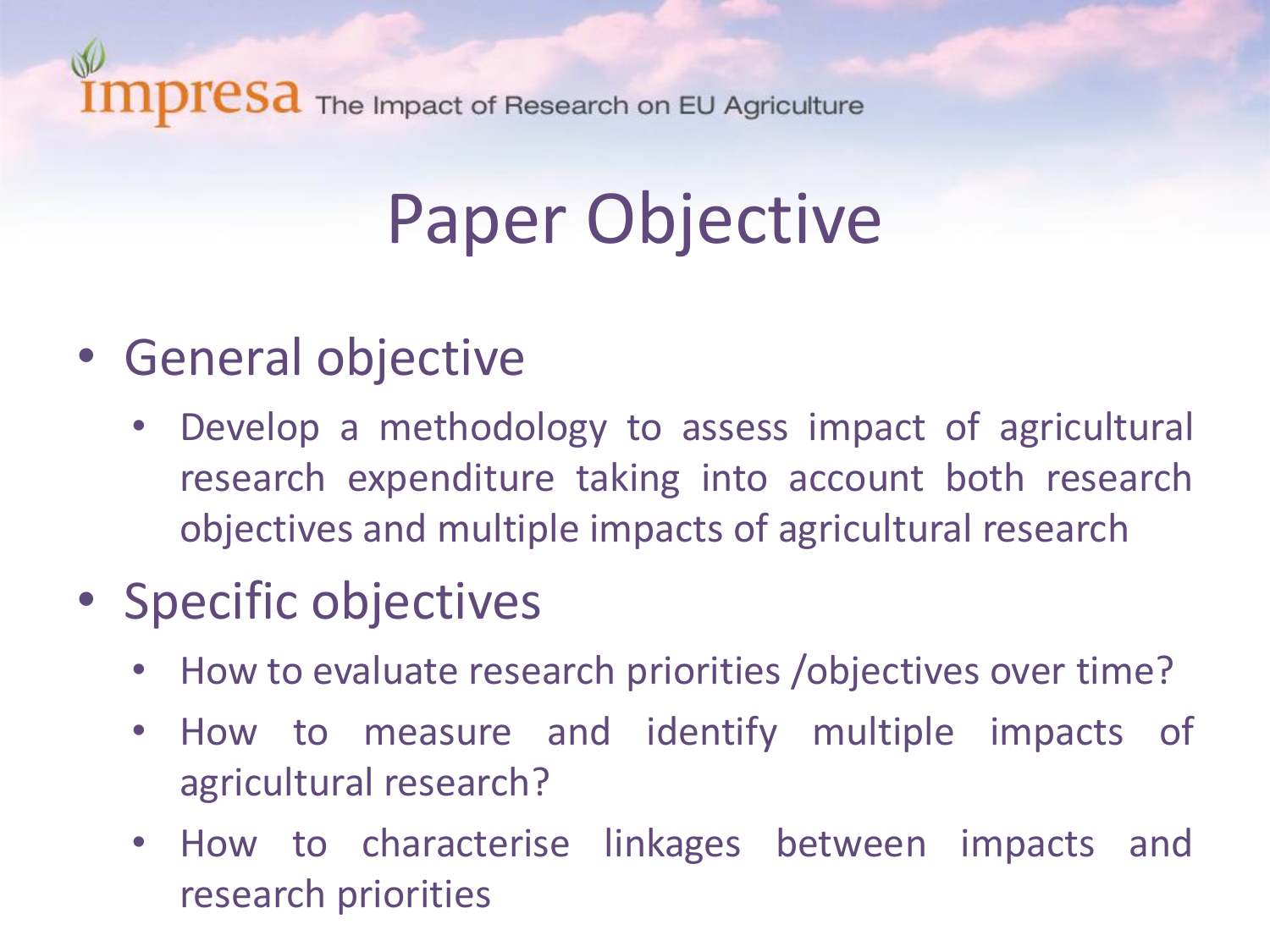

# Proposed methodology

- Three steps
	- A) Identification of research priorities across EU countries
	- B) Identification of impacts indicators
	- C) Relating priorities with impacts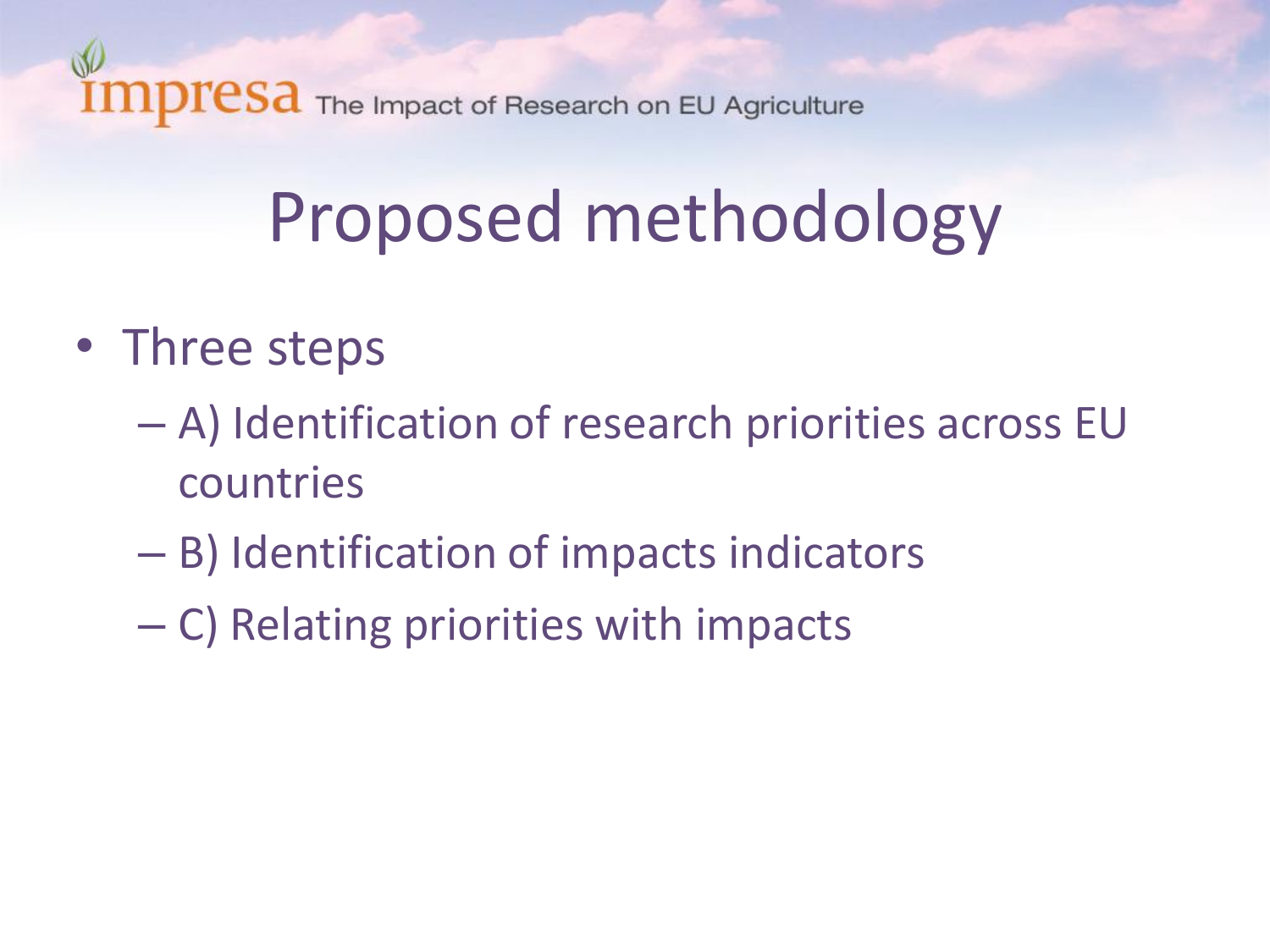$\mathbf{resa}$  The Impact of Research on EU Agriculture A) Identification of Research priorites

- Approach
	- Textual cluster analysis using word similarities to identify groups project with similar objectives
	- Attribution at category of research priorities by word frequency
- Data used
	- No data available about research priorities across EU countries
	- Comparable data from EU projects FP4 –FP7 from cordis database
	- Data about financial contribution, abstract, duration, partner countries involved, subject, funding schemes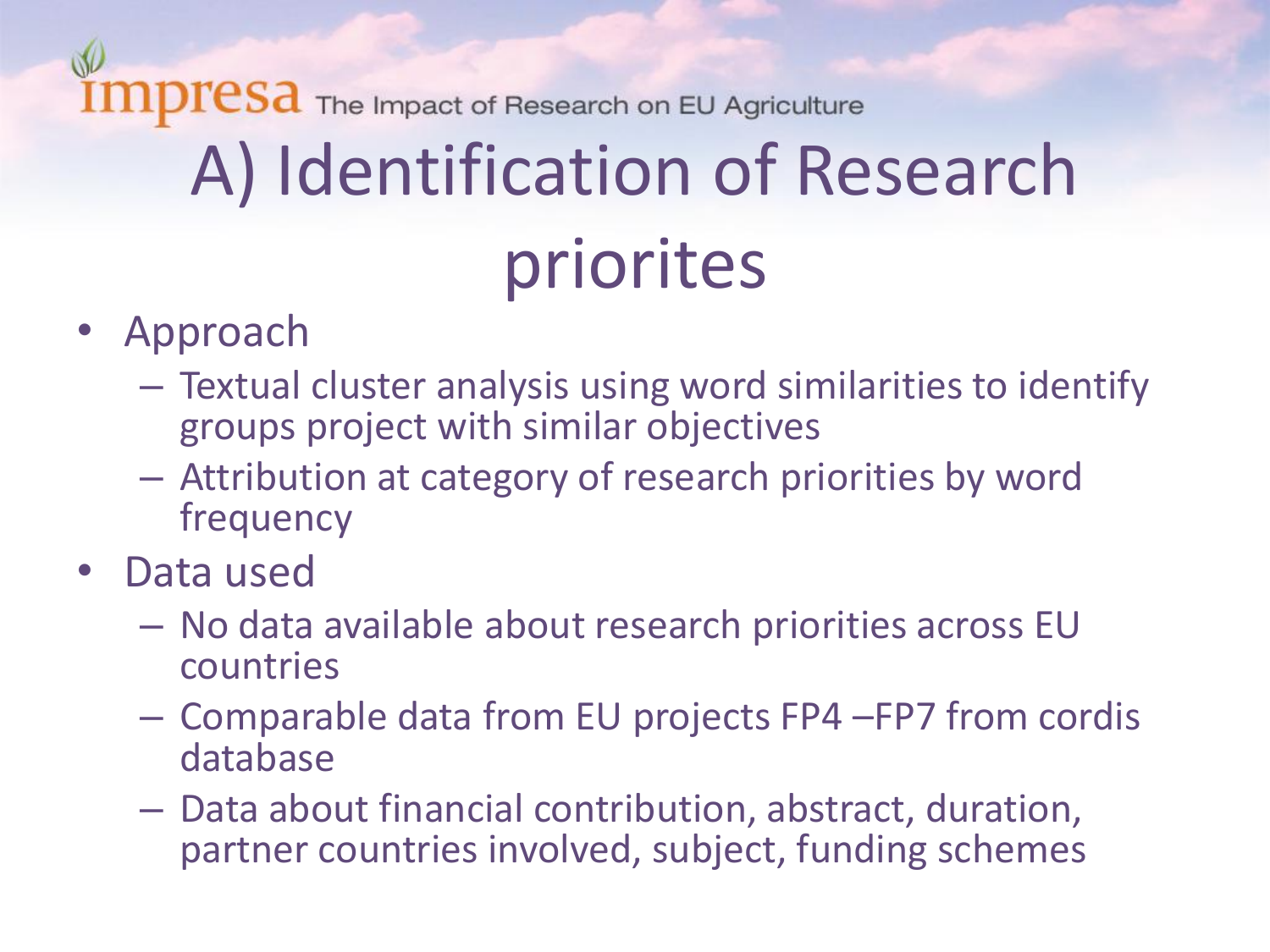# B) Selection of outcome

#### measurements

- Dynamic factor analysis
	- Decompose multivariate time series into the sum of a reduced number of common trends and random noise
	- DFA quite new in statistical analysis and allows one to work with few observations taking into account changes across space and time
- Data used
	- Data from EUROSTAT concerning variables associated to economic, social and environmental dimensions
	- Assuming the existence of three factors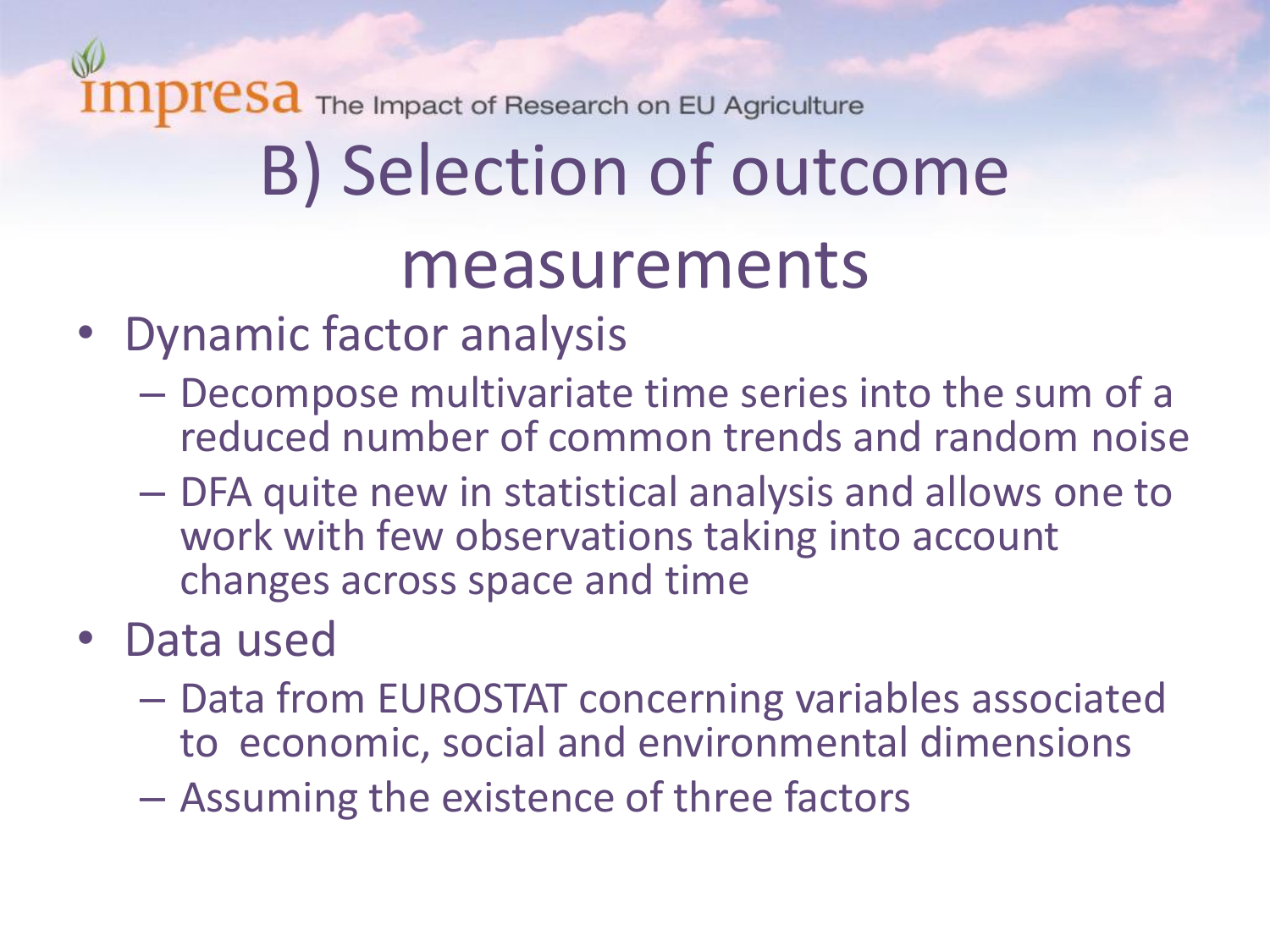# $resa$  The Impact of Research on EU Agriculture C) Relating research priorities to impacts

- Cograduation analysis
	- first insight of the direction of the association between research priorities and results of factor analysis can be obtained (Spearman's rho)
	- Non parametric test based on ranking of two variables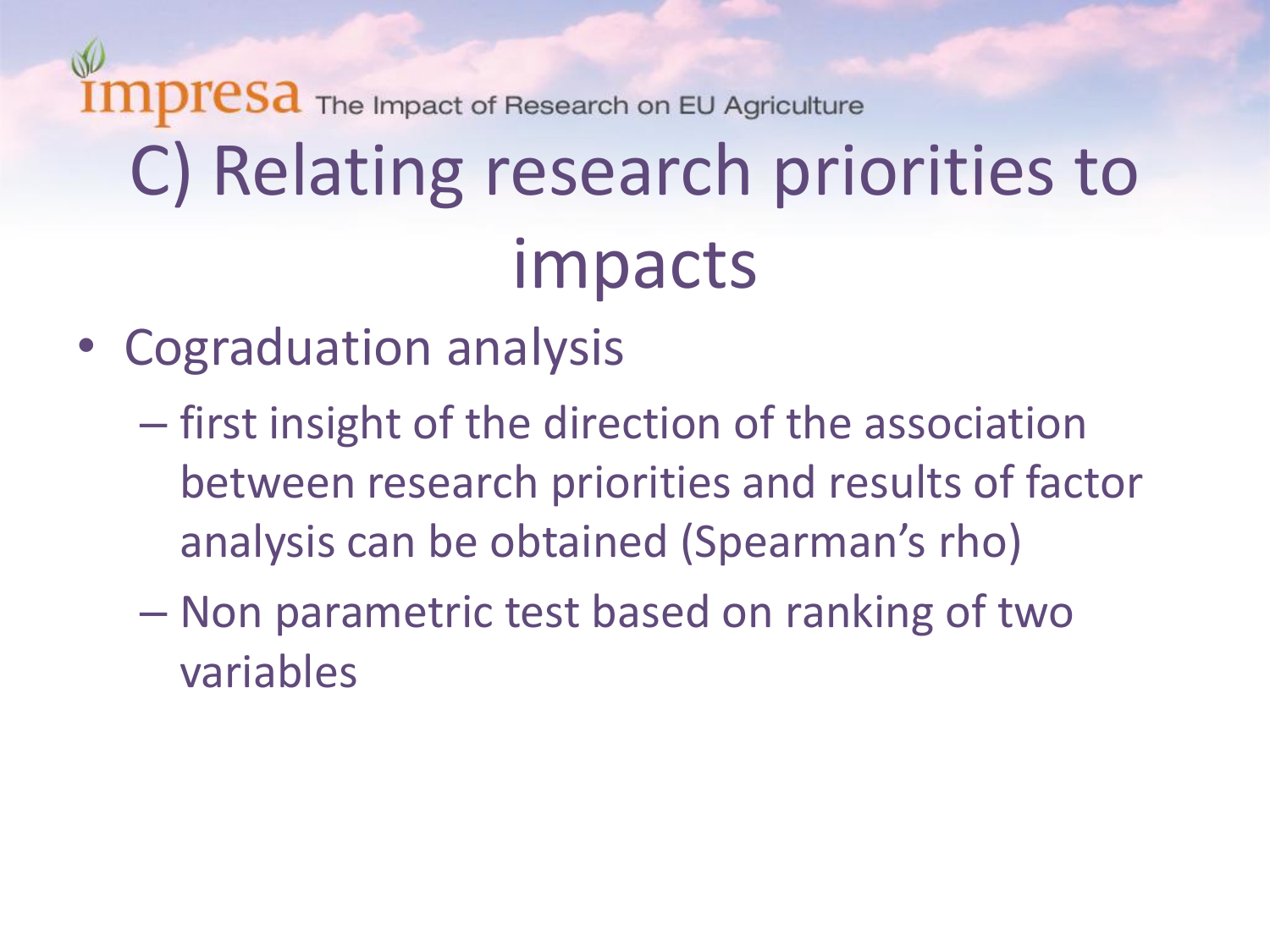## Preliminar results EU research objectives –NABS2 code

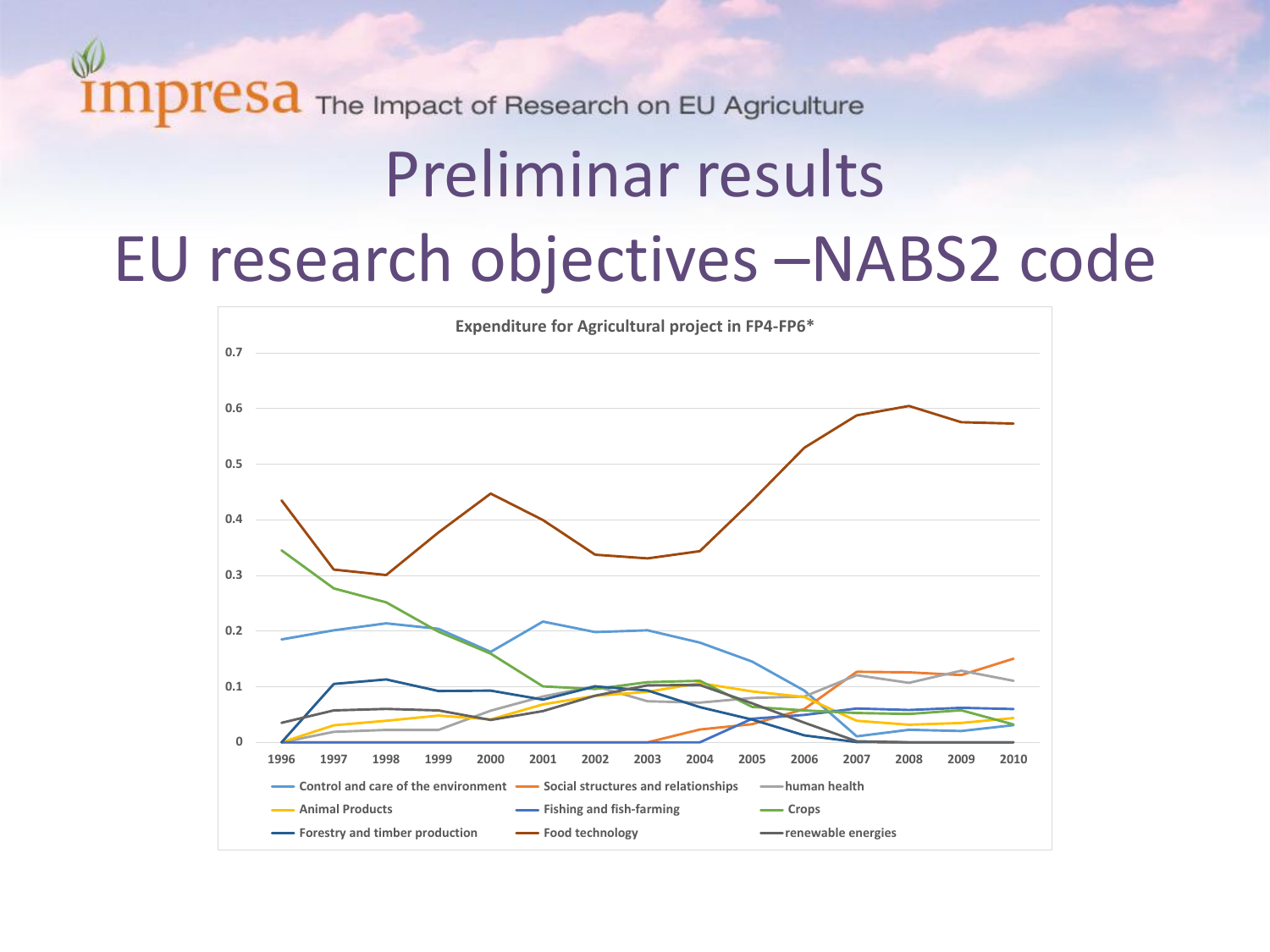## DFA – factor loadings

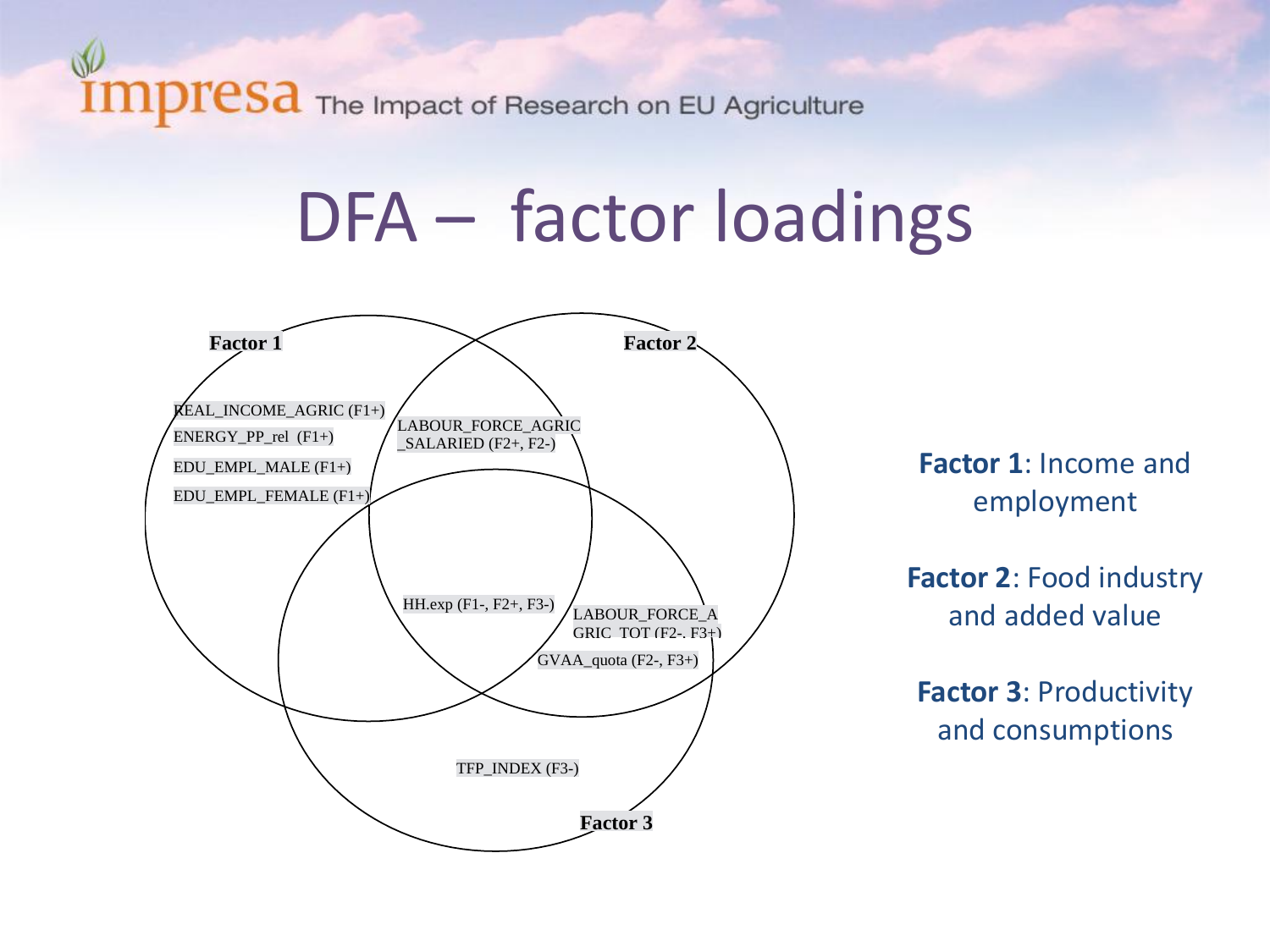W

DFA trends

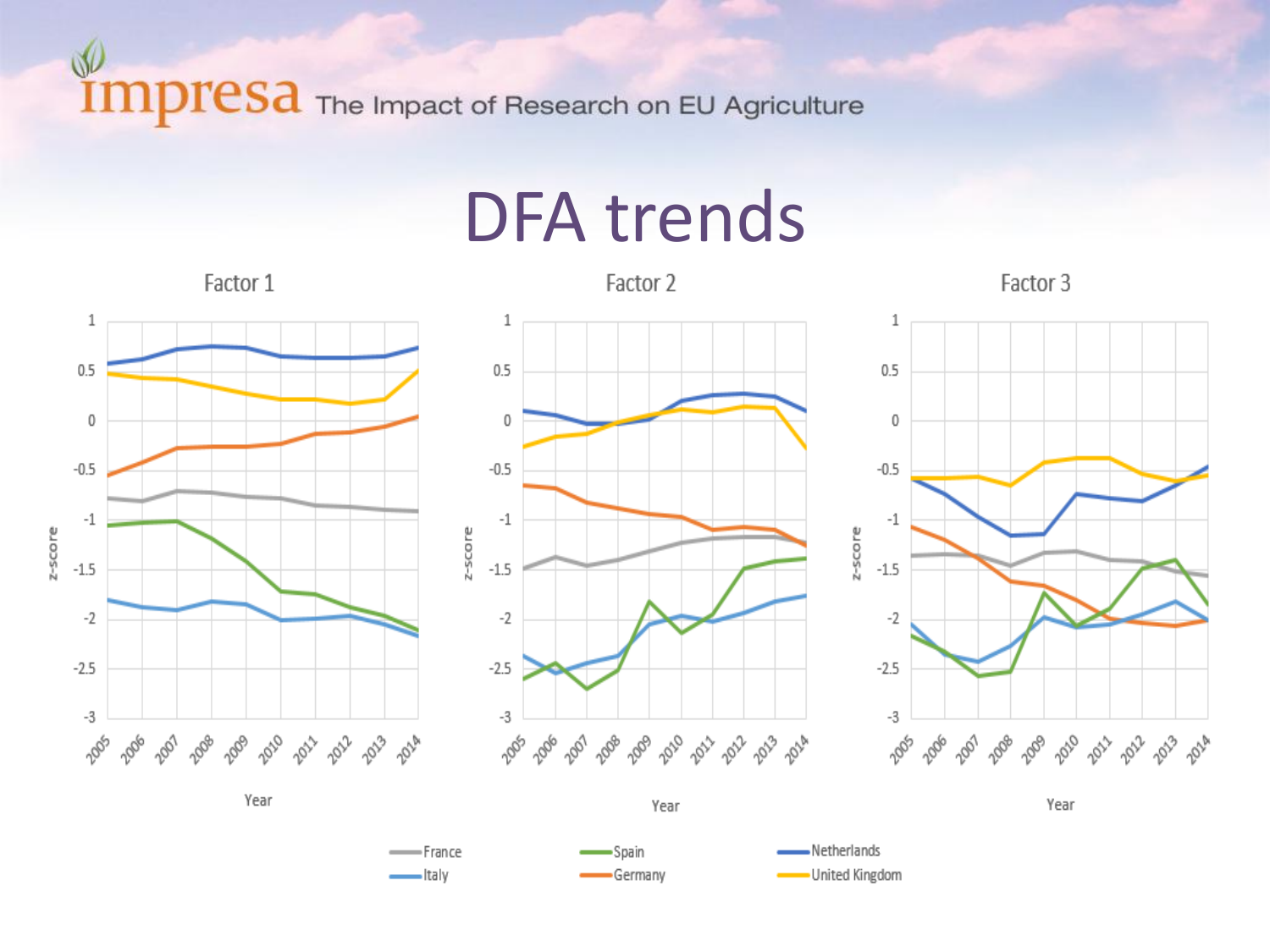

## Research priorities by country



share of budget between FP4

 $\blacksquare$ sh\_f1  $\blacksquare$ sh\_f2  $\blacksquare$ sh\_f3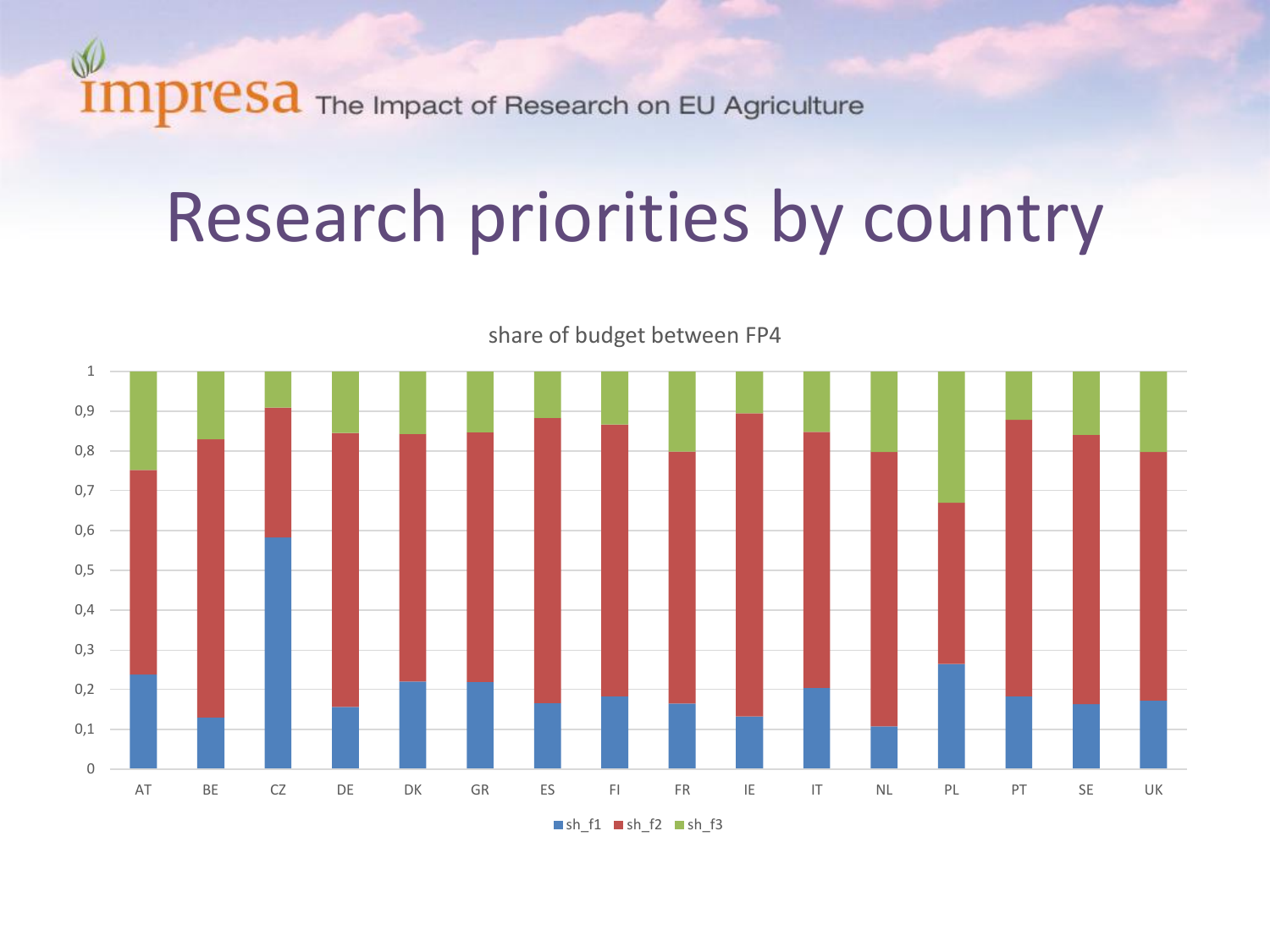

## Research priorities by country

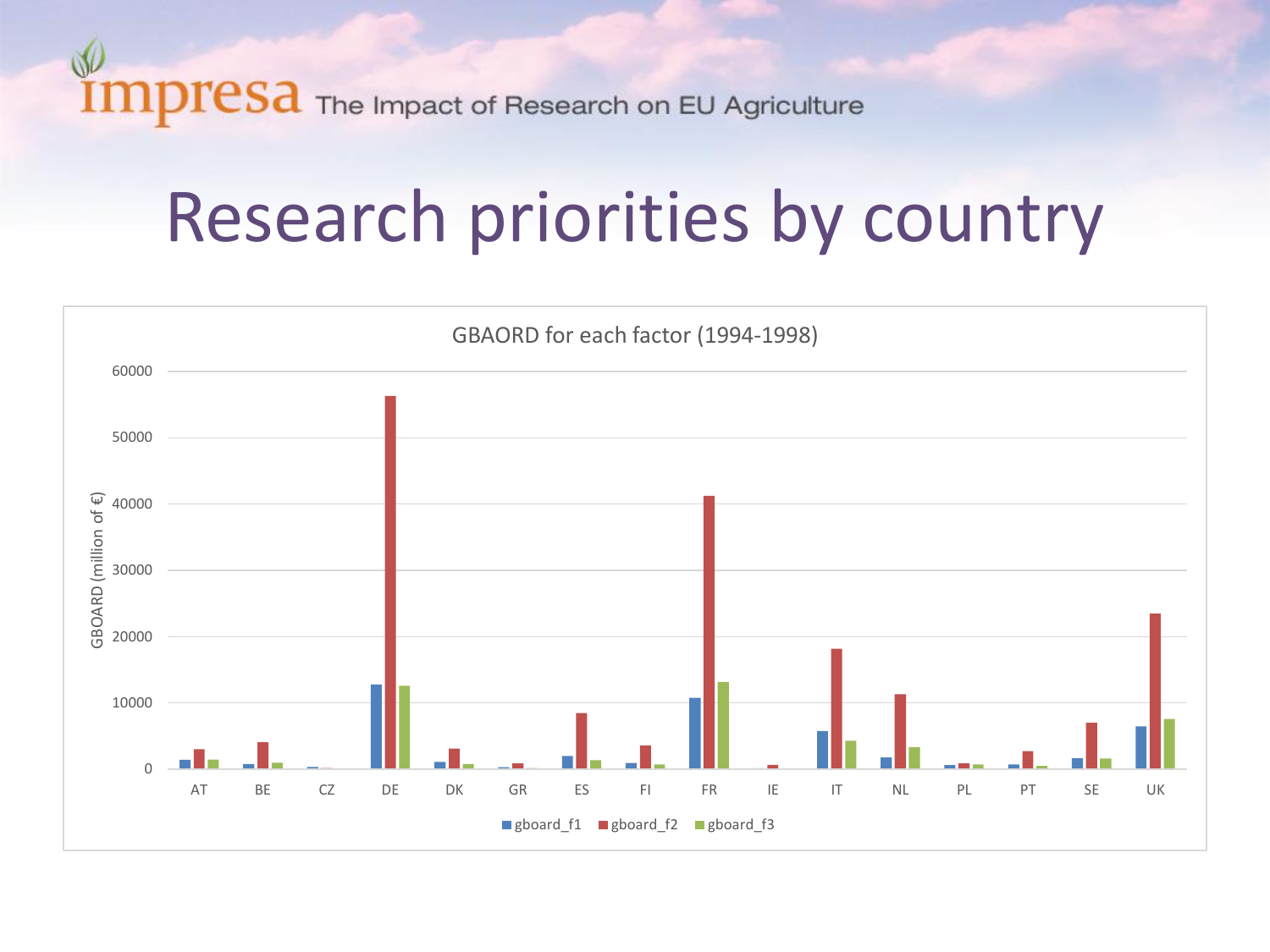## Cograduation tests

| factor year |           | w <sub>f1</sub> | w f2      | w <sub>f3</sub> | w1_gbaord     | w2_gbaord     | w3_gbaord     |
|-------------|-----------|-----------------|-----------|-----------------|---------------|---------------|---------------|
| f1          | 2005-2014 | 0.1206          | $-0.3176$ | 0.3794          | $-0.1441$     | $-0.2029$     | $-0.1118$     |
| f2          | 2005-2014 | $-0.1059$       | 0.1824    | $-0.1$          | $-0.6765$ *** | $-0.5765*$    | $-0.5882*$    |
| f3          | 2005-2014 | 0.2059          | $-0.0882$ | 0.0353          | $-0.8618***$  | $-0.7676$ *** | $-0.7294$ *** |
| f1          | 2005-2009 | $-0.0059$       | $-0.0971$ | 0.1735          | $-0.2765$     | $-0.3029$     | $-0.2529$     |
| f2          | 2005-2009 | $-0.1176$       | 0.1412    | $-0.0382$       | $-0.5794$     | $-0.5059*$    | $-0.4824$     |
| f3          | 2005-2009 | 0.2029          | $-0.1118$ | 0.1059          | $-0.8265**$   | $-0.7382$ *** | $-0.6735*$    |
| f1          | 2010-2014 | 0.1441          | $-0.3765$ | $0.4706**$      | $-0.0559$     | $-0.1265$     | $-0.0176$     |
| f2          | 2010-2014 | $-0.0882$       | 0.1824    | $-0.1118$       | $-0.7059**$   | $-0.6059**$   | $-0.6147**$   |
| f3          | 2010-2014 | 0.2471          | $-0.0647$ | $-0.0941$       | $-0.9294$ *** | $-0.8471$ *** | $-0.8176$ *** |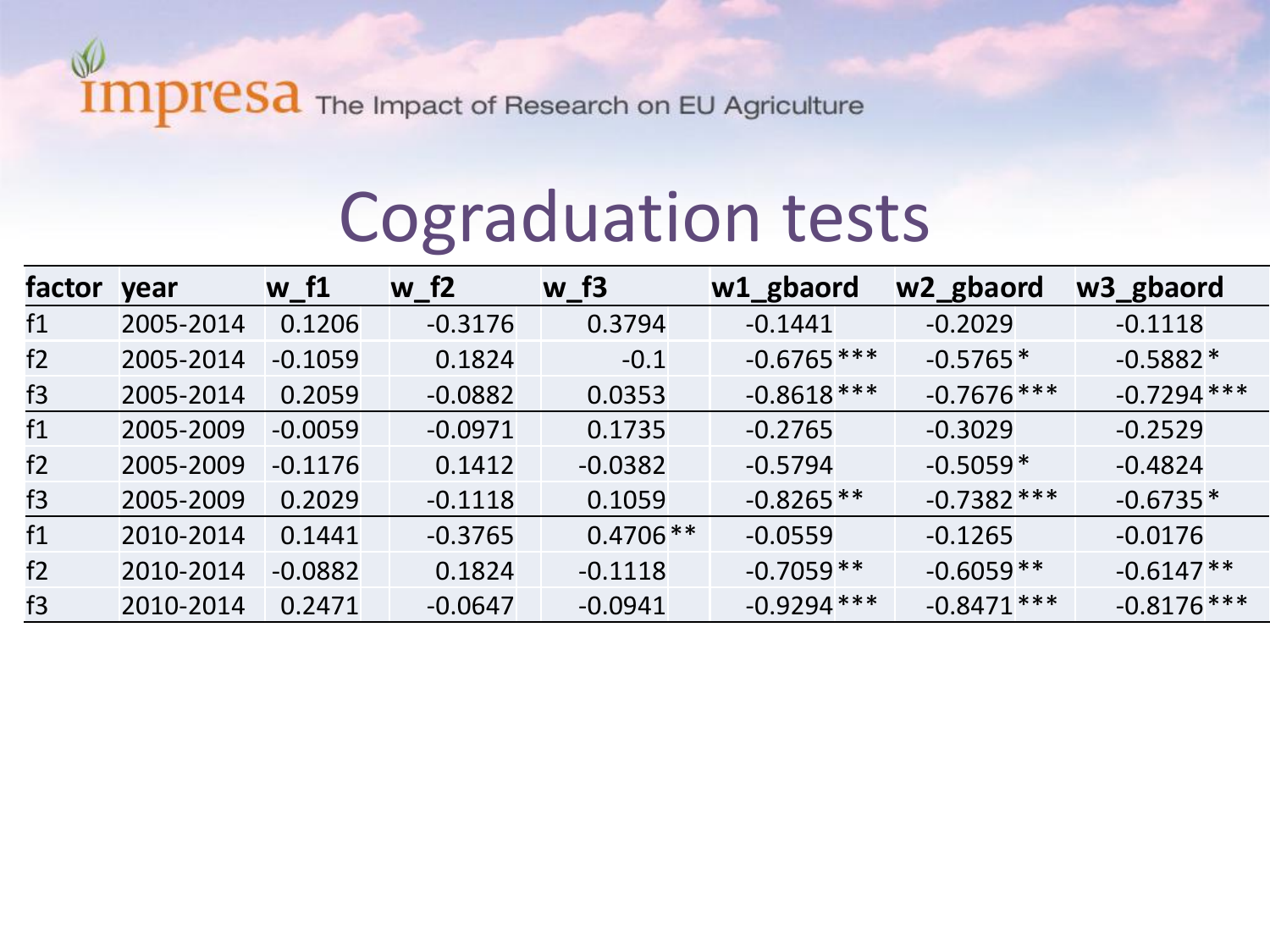## **Discussion**

- Preliminary and rough analysis
- Methodology seems feasible but needs improvements
- Relevant option to find proxy of research priorities expenditure
- Use of latent variables seems suitable when addressing multiple impacts
- Control for other effects (option to use meta-model for relevant confounding variables – i.e. policy; crisis etc.)
- Try to relational model taking into account expected path (SEM model)
- Sisyphean task(?)
	- proxy of research priorities/proxy of research impacts/»proxy» of research expenditure….